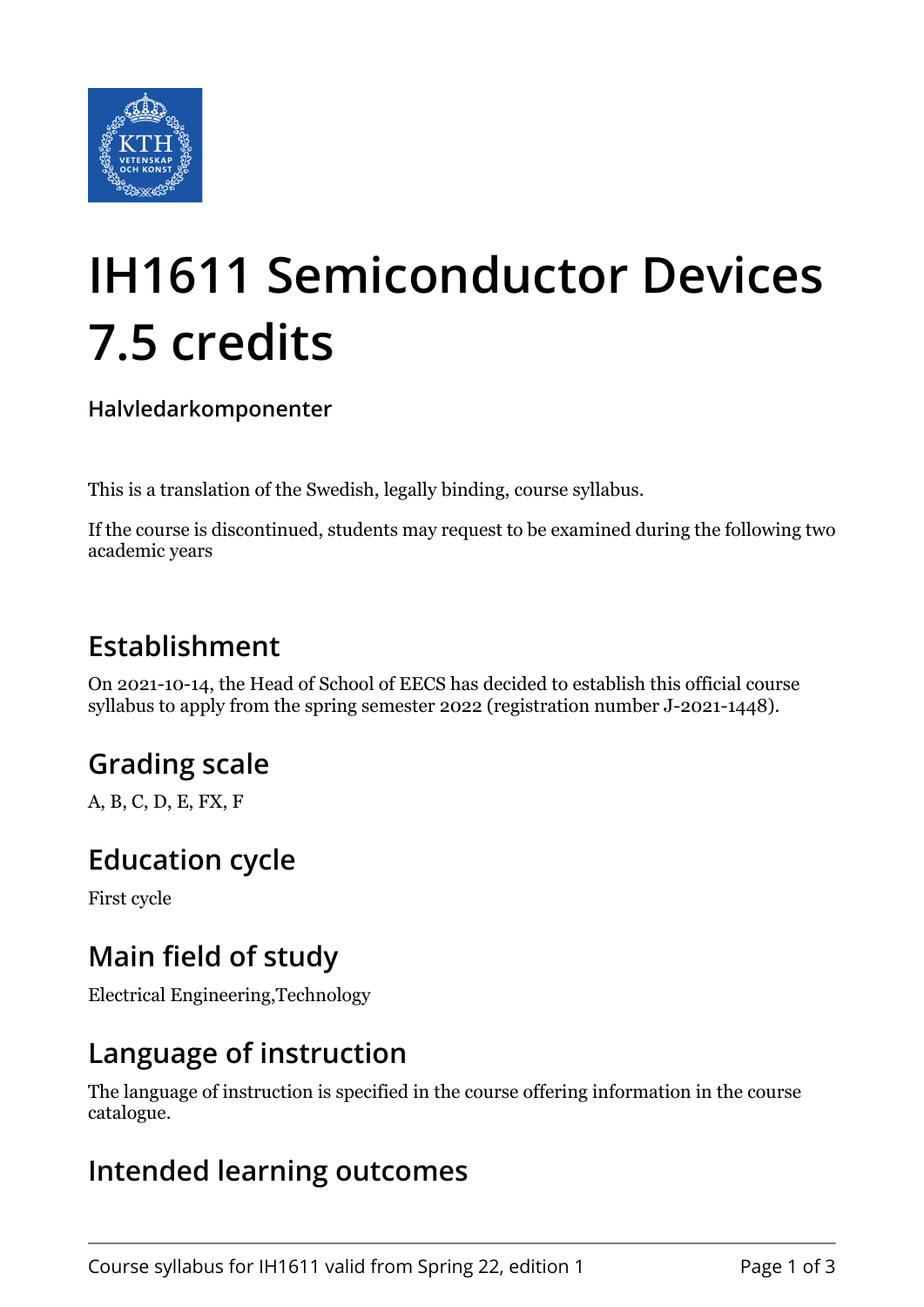After passing the course, the student shall be able to

- describe the electronic band structure for insulators, semiconductors and metals qualitatively
- use the concepts electron- and hole-concentration, bandgap and mobility for calculations of current-voltage relations in semiconductor components
- analyse and calculate the internal electrostatics (charges, electric field and potential) in semiconductor components based on pn- and MOS-structures
- describe the function and the application areas for the pn-diode, the MOS-transistor and common types of memory cells and some kind of semiconductor sensor
- describe the basic properties for CMOS-inverters and how these are used to implement integrated circuits.
- give an account of the most important sustainability aspects in production of modern microelectronics.

## **Course contents**

This course introduces the most important semiconductor components that are used in the modern electronics. We focus on the MOS-transistor, pn and schottkydiodes and different types of memory cells. Furthermore, solar cells, photodiodes and light-emitting diodes are included. In the course, power consumption and gate delay in CMOS-based circuits are discussed. An overview is given of the development of so-called technology nodes for advanced CMOS according to Moore's law. You should be familiar with the process flow that is used to produce modern microelectronics. Strong emphasis is placed on sustainability aspects such as energy consumption and finite resources.

# **Specific prerequisites**

- Knowledge in electrostatics, 3.5 higher education credits, equivalent completed examination module TENE in EI1220 or completed course EI1320/HE1200.
- Knowledge in algebra and geometry, 7.5 higher education credits, equivalent to completed course SF1624.
- Knowledge in one variable calculus, 7.5 higher education credits, equivalent to completed course SF1625.
- Knowledge in multivariable analysis, 7.5 higher education credits, equivalent to completed course SF1626.
- Knowledge in electrical circuit analysis, 9 higher education credits, equivalent completed course EI1110 or knowledge in basic electromagnetism, 7.5 higher education credits, equivalent completed course SK1115.

Active participation in a course offering where the final examination is not yet reported in LADOK is considered equivalent to completion of the course. Registering for a course is counted as active participation. The term 'final examination' encompasses both the regular examination and the first re-examination.